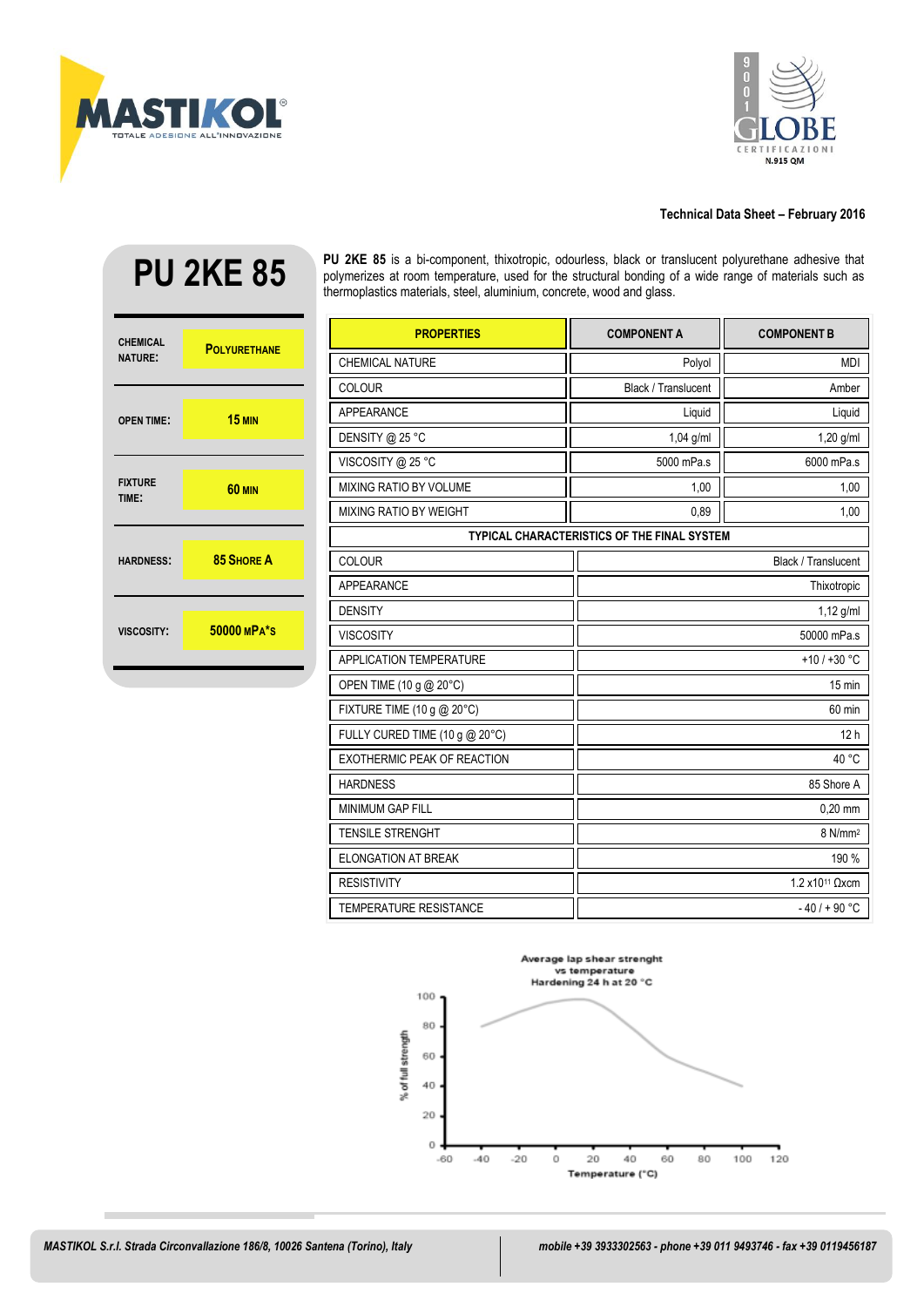



## **Technical Data Sheet – February 2016**



 Tests have been carried out at 20°C on metal-metal joints, which have been hardened for 48 hours at 20°C. Pre-treatment has been made by





 Tests have been carried out at 20°C on plastic-plastic joints, which have been hardened for 48 hours at 20°C. Pre-treatment has been made by sanding and degreasing with isopropyl alcohol.



0 5 10 After 90 days After 60 days After 30 days

**Average lap shear strenghts (N/mm<sup>2</sup> )**

## If not otherwise specified, the tests have been carried out at and 90 days at 20 °C on steel to steel joints which have been **hardened for 48 hours at 20 °C.**



 Tests have been carried out at 20°C on steel-steel joints, which have been aged at 60°C. At the end of the 3 thermo cycles of 24 hours each ranging from – 40°C to +100°C, there has been no variation in the average lap shear strength. Pre-treatment has been made by sanding and degreasing with

IMS

 $\overline{\overline{\phantom{m}}}$ **stroved** 

Petrol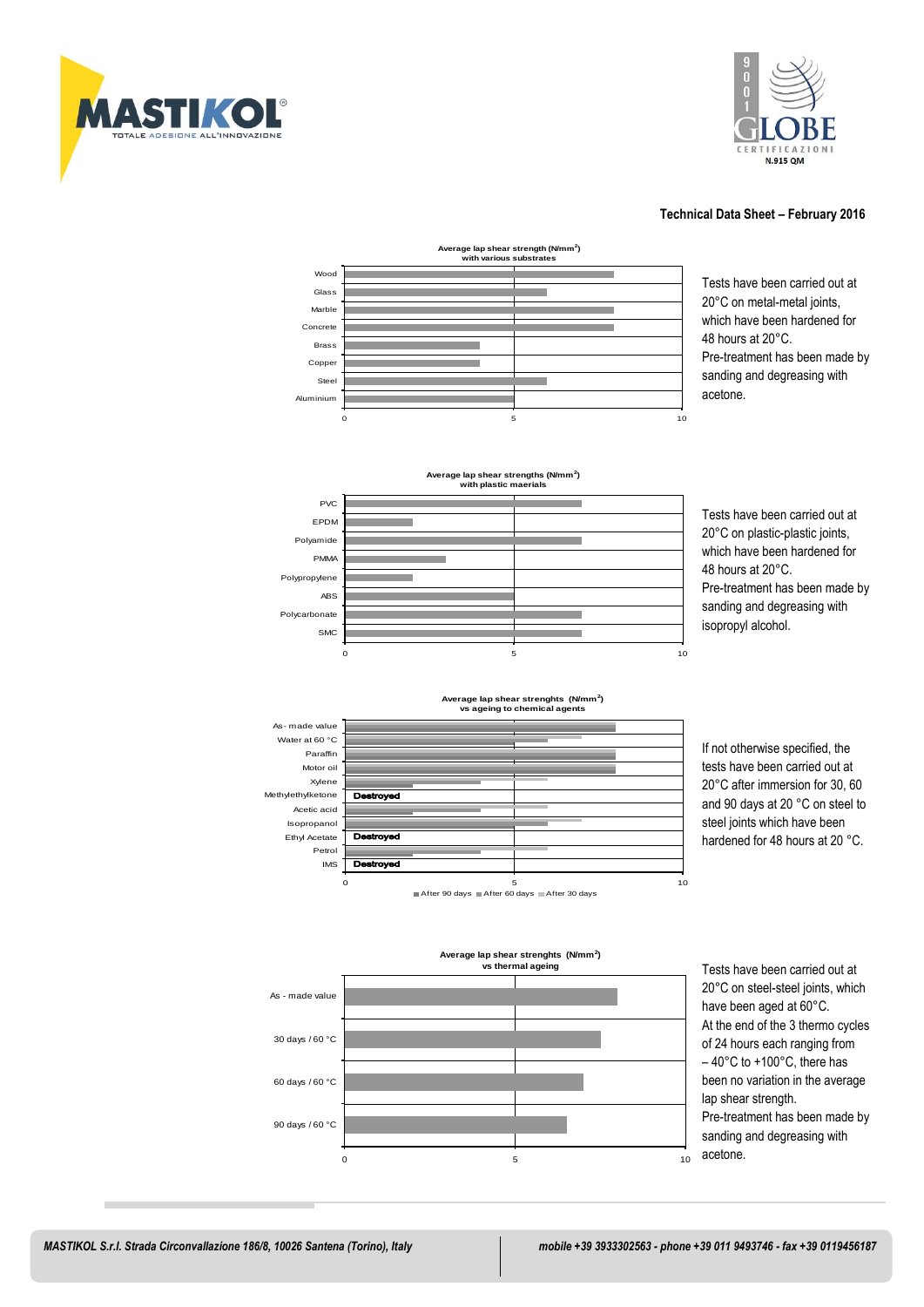



## **Technical Data Sheet – February 2016**

| <b>Application</b>        | Blending should be made through static mixer composed by a minimum of 16 elements. A lower number of<br>components doesn't allow a complete mixing. A higher number of components would increase speed of the<br>chemical reaction of hardening. Static mixers are for a unique use only.<br>Despite the good thixotropy of the product, the syringes can be easily used without the aid of mechanical<br>tools. The cartridges can be used with specific manual or pneumatic applicators depending on the capacity<br>and shape of the cartridge.<br>For process and in continuative applications, automatic dosage system for low viscosity materials can be<br>used.<br>The mixture must be applied directly from the mixer on the pre-treated dry surface. The optimal layer of<br>adhesive that will guarantee the highest resistance for the joint should have at least 0.2 mm of thickness.<br>The components have to be assembled within the first minute of extrusion of the adhesive and sealed with<br>a steady pressure over the gluing area. |  |
|---------------------------|-----------------------------------------------------------------------------------------------------------------------------------------------------------------------------------------------------------------------------------------------------------------------------------------------------------------------------------------------------------------------------------------------------------------------------------------------------------------------------------------------------------------------------------------------------------------------------------------------------------------------------------------------------------------------------------------------------------------------------------------------------------------------------------------------------------------------------------------------------------------------------------------------------------------------------------------------------------------------------------------------------------------------------------------------------------|--|
| Surface preparation       | The strength and durability of bonded joints are dependant on proper pre-treatment of the surfaces to be<br>bonded that should be cleaned with a good degreasing agent in order to remove all traces of dust, dirt, oil<br>and grease.<br>Pre-treatment of thermoplastics materials such as PVC, polycarbonate, polypropylene, PMMA, etc., can be<br>made using a mixture of light ethers or with isopropyl alcohol. Use of strong solvents is not recommended<br>due to the risk of damage to the plastic surface. Pre-treatment of other surfaces can be made using<br>acetone or trichloroethylene. Petrol or other solvents should never be used. Where possible, carry out a<br>mechanically abrading to remove paint from the surfaces (where necessary) and to increase strength and<br>holding gluing. Let dry the pre-treated area before applying the adhesive.                                                                                                                                                                                 |  |
| <b>Reaction Mechanism</b> | The speed of the harden reaction is mainly influenced by two factors: the application temperature and the<br>application thickness. Being the reaction exothermic, the speed decreases as the thickness and<br>temperature application decreases.<br>Even if in smaller measure, the substrate influences the speed of reaction. Materials with a high coefficient<br>of thermal conductivity will tend to slow down the reaction.<br><b>Reaction speed</b><br><b>Reaction</b> speed<br>vs application temperature<br>vs application thickness (20 °C)<br>(thickness 5 mm)<br>100<br>100<br>80<br>80<br>% of full strenglit<br>% of full strength<br>60<br>60<br>40<br>40<br>20<br>20<br>0<br>15<br>30<br>45<br>60<br>o<br>15<br>30<br>45<br>60<br>Time (min)<br>Time (min)                                                                                                                                                                                                                                                                               |  |
|                           | Temperature curve of reaction<br>for applications at 20°C<br>100<br>80<br>Application 0.2 mm<br>Temperature (°C)<br>-Application 1,0 mm<br>-Application 5,0 mm<br>60<br>40<br>20<br>0<br>12<br>0<br>6<br>18<br>24<br>Time (min)                                                                                                                                                                                                                                                                                                                                                                                                                                                                                                                                                                                                                                                                                                                                                                                                                           |  |